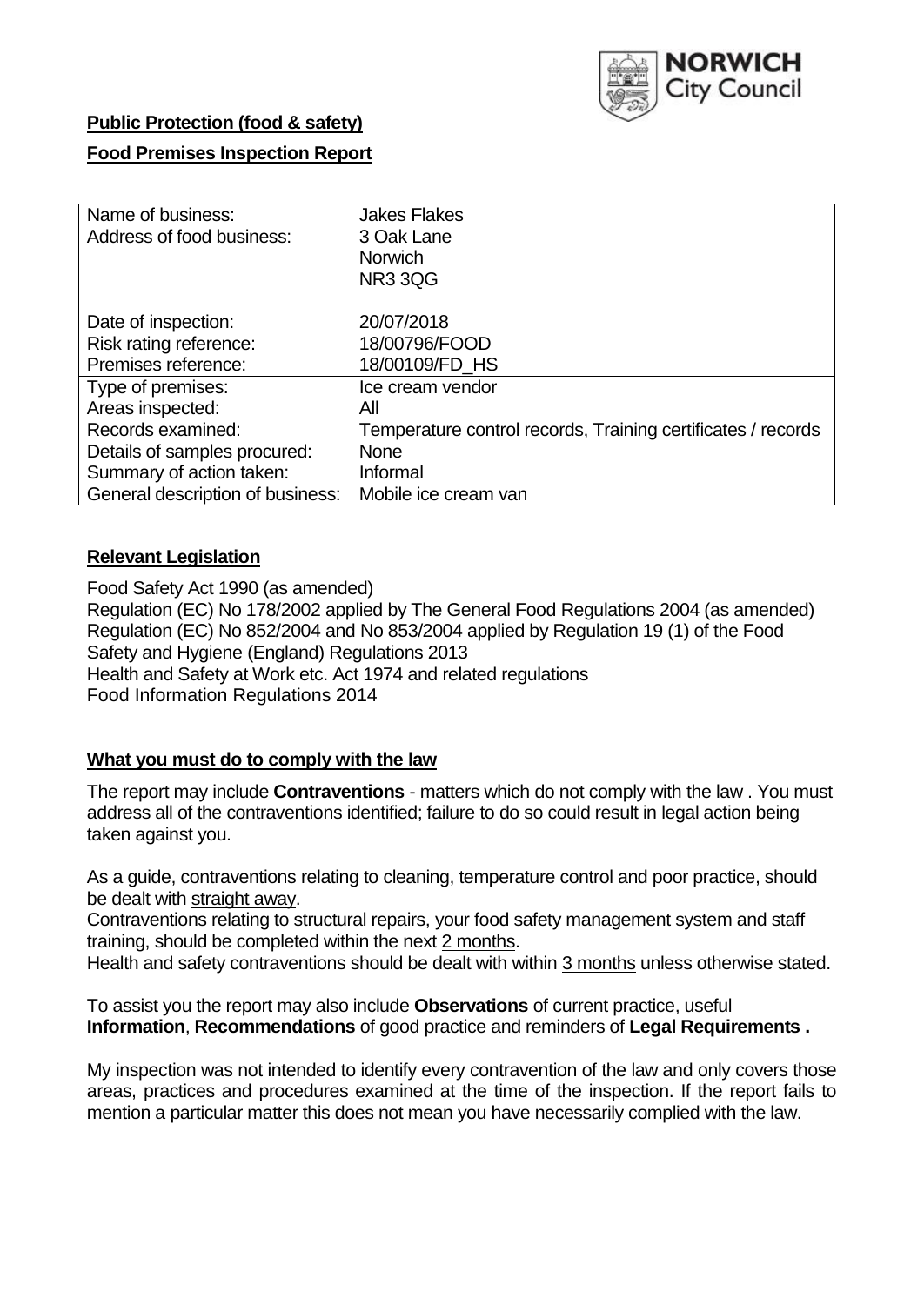# **FOOD SAFETY**

#### **How we calculate your Food Hygiene Rating:**

The food safety section has been divided into the three areas which you are scored against for the hygiene rating: 1. food hygiene and safety procedures, 2. structural requirements and 3. confidence in management/control procedures. Each section begins with a summary of what was observed and the score you have been given. Details of how these scores combine to produce your overall food hygiene rating are shown in the table.

| <b>Compliance Area</b>                     |          |    |           | <b>You Score</b> |                |    |           |    |                |  |  |
|--------------------------------------------|----------|----|-----------|------------------|----------------|----|-----------|----|----------------|--|--|
| Food Hygiene and Safety                    |          |    |           | 0                | $\overline{5}$ | 10 | 15        | 20 | 25             |  |  |
| <b>Structure and Cleaning</b>              |          |    | 0         | 5.               | 10             | 15 | 20        | 25 |                |  |  |
| Confidence in management & control systems |          |    | $\Omega$  | 5                | 10             | 15 | 20        | 30 |                |  |  |
|                                            |          |    |           |                  |                |    |           |    |                |  |  |
| <b>Your Total score</b>                    | $0 - 15$ | 20 | $25 - 30$ |                  | $35 - 40$      |    | $45 - 50$ |    | > 50           |  |  |
| <b>Your Worst score</b>                    | 5        | 10 | 10        |                  | 15             |    | 20        |    | $\blacksquare$ |  |  |
|                                            |          |    |           |                  |                |    |           |    |                |  |  |
| <b>Your Rating is</b>                      | 5        | 4  | 3         |                  | $\overline{2}$ |    |           |    | $\Omega$       |  |  |

Your Food Hygiene Rating is 5 - a very good standard



## **1. Food Hygiene and Safety**

Food Hygiene standards are excellent. You demonstrated full compliance with legal requirements. You have safe food handling practices and procedures and all the necessary control measures to prevent cross-contamination are in place. **(Score 0)**

#### Hand-washing

**Observation** Hand washing was managed well and wash-hand basins were well stocked with hand cleaning material.

### Temperature Control

**Observation** I was pleased to see you were able to limit bacterial growth and/or survival by applying appropriate temperature controls at points critical to food safety and that you were diligently monitoring temperatures.